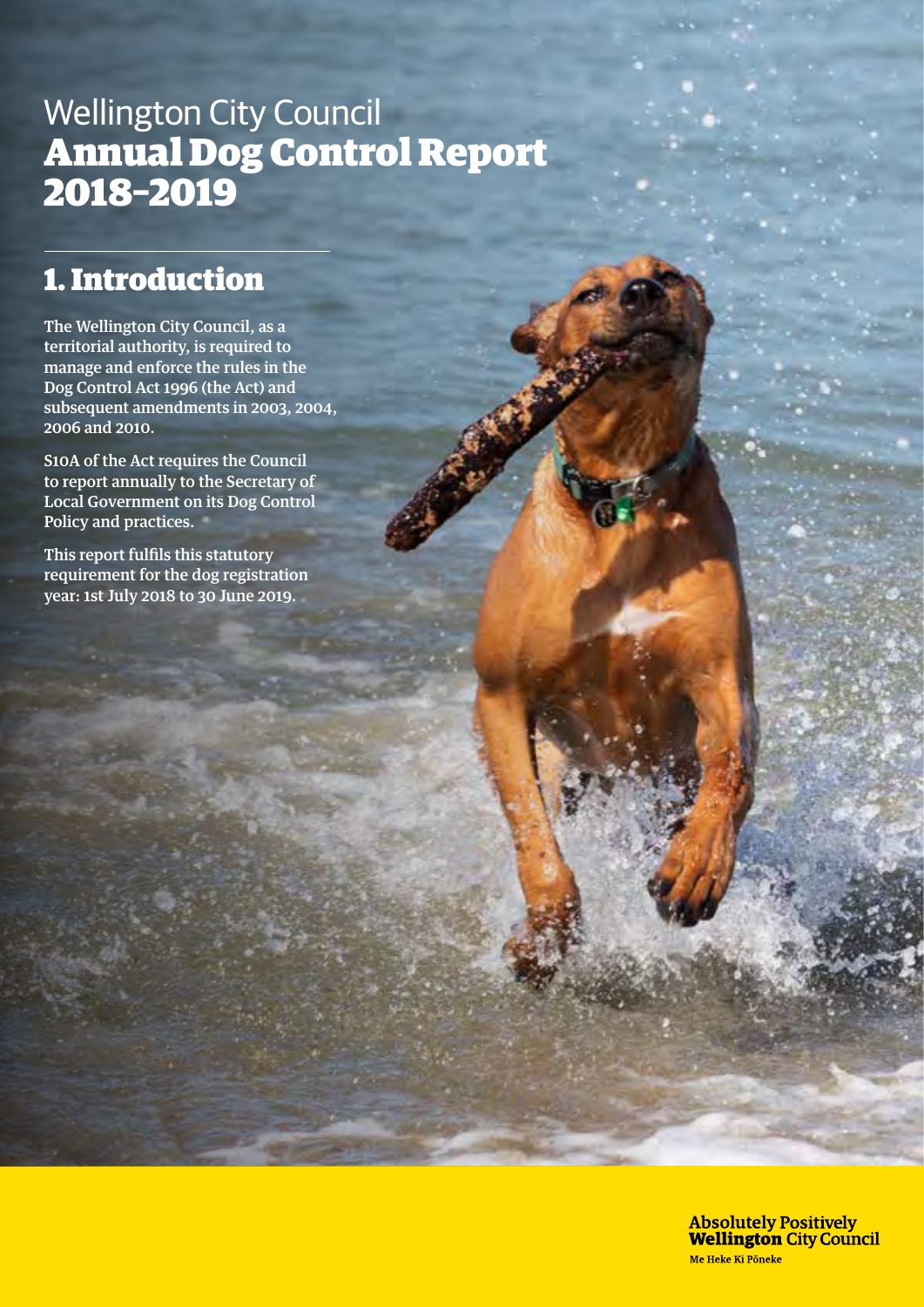# 2. The Council's Dog Control Policy and Practices

### **2.1 Policy objectives**

The Council adopted a Dog Policy in December 2009 making provisions relating to the control of dogs in public places, which are enforceable under the Wellington Consolidated Bylaw 2008 – Part 2: Animals.

The objectives of the policy are to:

- Ensure that the owners of dogs comply with their obligations under the Act, that dogs are well cared for and Wellingtonians are able to enjoy dog ownership;
- Prevent any danger caused by dogs to the public and to wildlife and natural habitats;
- Minimise the risk of distress and nuisance caused by dogs to the public and to wildlife and natural habitats;
- Actively promote the responsible ownership of dogs; and
- Provide for the reasonable exercise and recreational needs of dogs and their owners.

A review of the current Policy was undertaken during 2015/16. The Council adopted the finalised Dog Policy on 17th August 2016 and also agreed on areas where dogs can exercise off-leash.

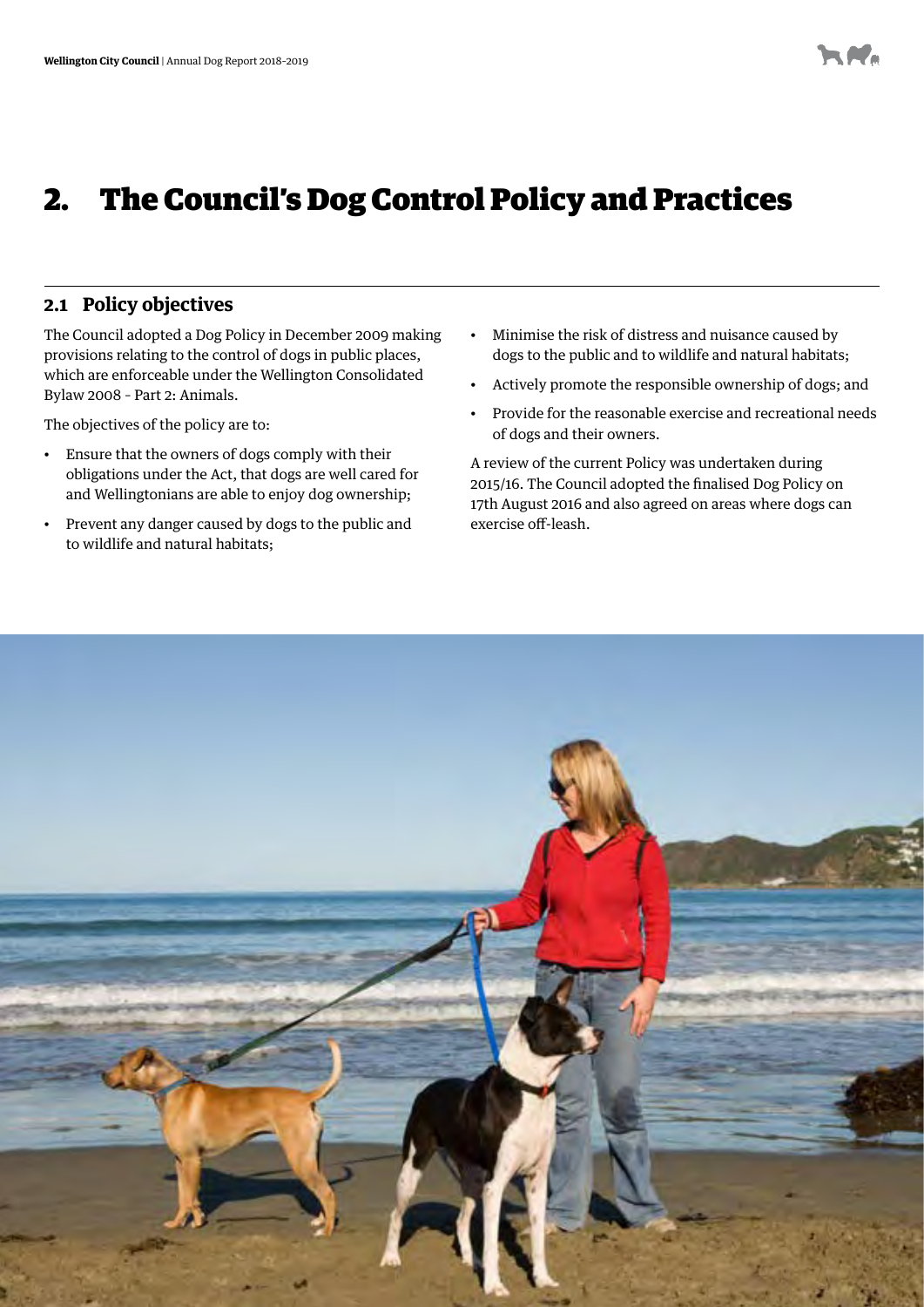## The Council's Dog Control Policy and Practices

#### **2.2 Fees**

Dog registration fees, fines and impound fees contribute approximately 75% to the cost of dog control in Wellington City. The Council also operates a responsible dog owner scheme, which provides a discounted rate for dog owners who meet the relevant criteria. Dog registration fees are set by council resolution.

On 14th March 2019 as part of the annual plan process, Councillors agreed to increase the dog registration fees to take account of inflationary rises. These new fees are detailed on WCCs public website. During the financial year 2019/20 fees for new registrations will be applied at registration. Renewal fees will be applied at the next renewal time (ie July 2020).

Fees are used for:

- Dog control activities including law enforcement, patrols and complaint investigation.
- Education programmes for schools, community groups and businesses.
- Signs and promotion of the Council's animal bylaw and dog policy.
- Providing shelter facilities.
- Running the dog registration programme this includes forms, printing, tags, maintaining the national dog database and related promotional material.

The graph below sets out the level of income and expenditure in relation to dog control activities during the year:



## **Dog revenue and expenditure – 2018/19**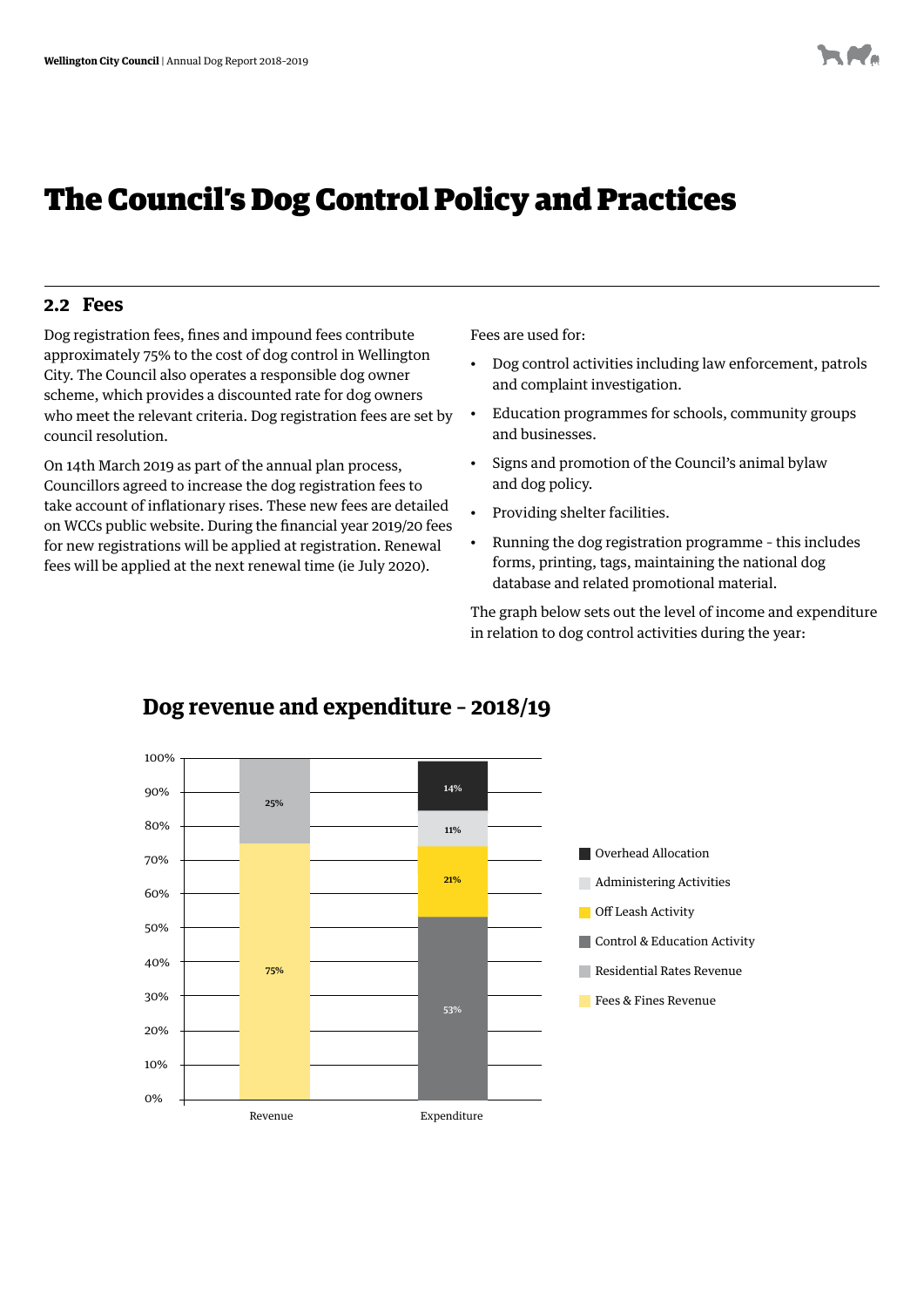## 3. Key Achievements

#### **Responsible dog owner training**

WCC launched a new, free responsible dog owner course, which was well attended (by approximately 170 people). Attendees were a mixture of new dog owners and people thinking about getting a dog. Four courses ran between November 2018 and March 2019 at the ASB Sports Centre, Churton Park, Strathmore and the Central Library. These courses focussed on training the owner about their responsibilities rather than training the dog.

#### **Community engagement**

As part of our community engagement programme Animal Services staff attended Wellington Rugby's Crouch, Paws, Engage! event where dog owners were permitted to take along their dogs to the stadium. All dogs were well behaved and this is the second fund raising event where council and the rugby club worked together to show pets can be part of a great event.

Animal Services staff continued to participate in the annual Christmas parades held in various communities where we were able to promote good dog ownership habits.

Our Animal Services team also attended the Newtown festival, promoting dog registration, responsible dog ownership, dog adoptions and general behavioural and training advice for newer dog owners.

The annual Dogs in Togs event was held again this year at Khandallah pool which saw Animal Services officers working well with our dog owners who participated.

#### **Pop up registration events**

Wellington City Council Animal Services continued the pop up registration stands at Oriental Parade and selected dog exercise areas around the city. Well over 100 registrations were achieved at these events. Being out and about and interacting with dog owners especially in the weekends has been very successful in achieving registration compliance. We have also been able to offer microchipping and dog training advice to people attending these events.

Through continued community engagement with pop up events and the commitment from our Animal Services staff to be involved with our dog owning communities we have seen an encouraging increase in registration compliance, microchipping, desexing with responsible behaviours applied to dog ownership.

We will be continuing with this programme as the feedback from our communities through social media and contact through council has been extremely positive.

#### **Staff training**

Animal Services staff received pet first aid training which will be useful for operational work and in animal emergency situations.

Traffic Management courses were also attended during this past year so that officers moving stray stock on public roadways are able to manage traffic in the accepted manner.

Officers attended de-escalation training to gain further skills in responding to situations where there is a risk they may be attacked.

#### **Dog Owner's discussion group**

This year the Council introduced a dog owner's discussion group, attended by councillors, council staff and a number of representatives from the dog owner and dog trainer communities. Subjects discussed to date have been:

- Dog parks are they fit for purpose and in the right locations. Do they have adequate signage to remind owners of their obligations?
- Responsible dog owner training does the new in-house course delivered by the animal control team do the job?
- How to promote /raise awareness of 'dogs on leash' areas

#### **Neutering menacing dogs – how many this year?**

In 2016 the Department for Internal Affairs launched a nationwide campaign for the neutering of menacing dogs. In January 2017 we were successful in obtaining a DIA grant to fund the neutering of all dogs in Wellington classified as menacing. Under the Act, a dog may be classified as menacing if it belongs to a breed and type currently banned from importation, or if the local authority considers the dog poses a threat to people or animals on the basis of its behaviour.

We have been working alongside our SPCA partners to contact the owners of menacing dogs and arrange for neutering to take place.

Although this initiative has now ended, we continue to use the residual funding to neuter menacing dogs During the 2018/2019 year six dogs were neutered.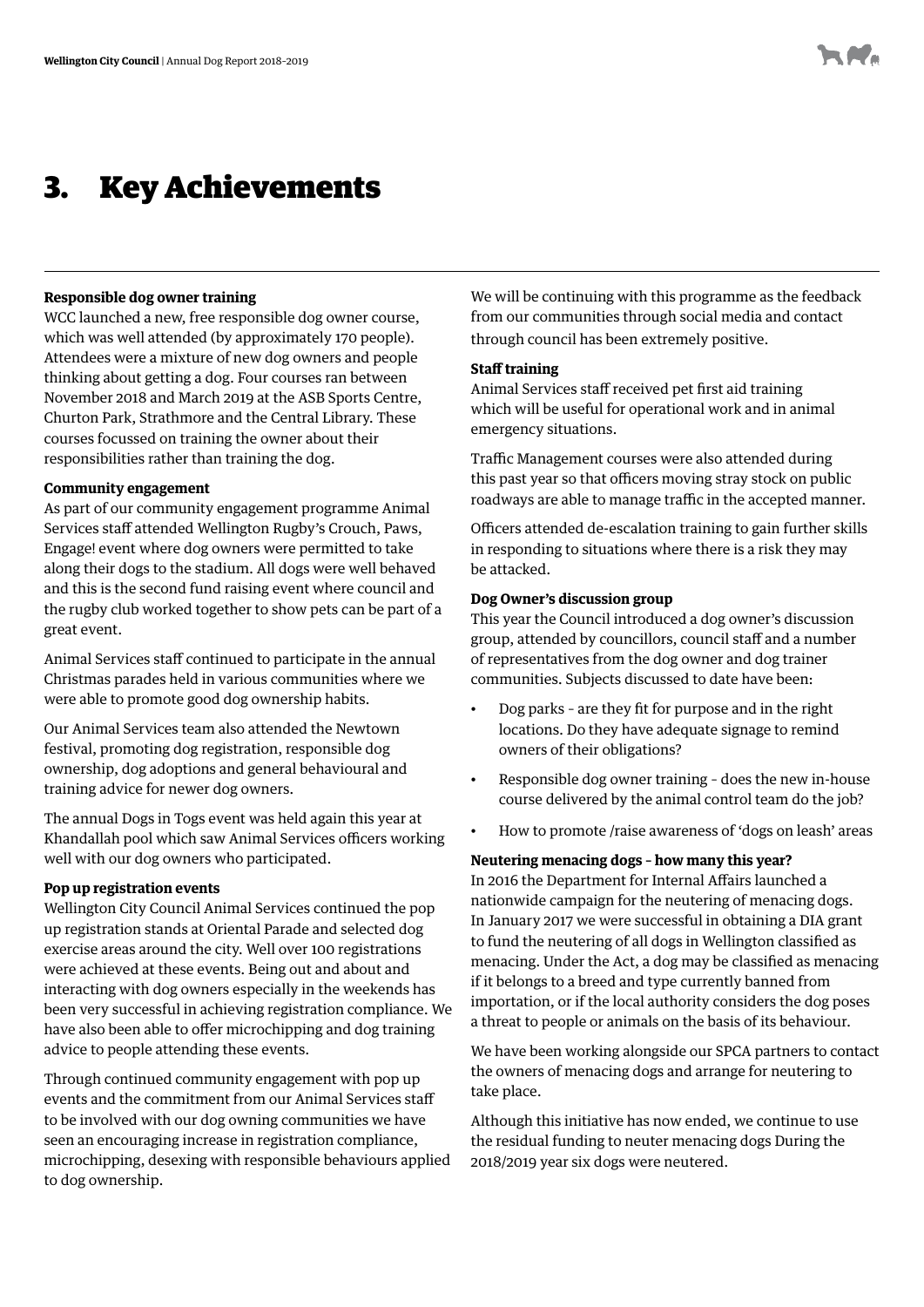## 4. Dog Control Statistics

## **4.1 Dogs registered**

| 2018/2019 | 2017/2018 | 2016/2017 | 2015/2016 | 2014/2015 |
|-----------|-----------|-----------|-----------|-----------|
| 11897     | 11615     | 11398     | 11039     | 10716     |

### **4.2 Dangerous and menacing dogs**

Number of dogs that have been classified as **dangerous** this year (S31 Dog Control Act 1996)**:**

| <b>Category</b>                                   | 2018/2019 | 2017/2018   | 12016/2017 | 2015/2016 | 2014/2015      |
|---------------------------------------------------|-----------|-------------|------------|-----------|----------------|
| Dangerous by owner conviction S31(1)(a)           | $\bf{0}$  | $\mathbf 0$ |            |           | 8              |
| Dangerous by sworn evidence S31(1)(b)             | 5         |             | 6          |           | $\bf{0}$       |
| Dangerous by owner admitting in writing S31(1)(c) | $\bf{0}$  | $\mathbf 0$ | $\bf{0}$   | 0         | $\overline{2}$ |
| <b>Total dangerous dogs classified</b>            |           |             |            |           | 10             |

Number of dogs that have been classified as **menacing** this year (S 33A and S33C)**:**

| <b>Category</b>                                   | 2018/2019 | 2017/2018 | 2016/2017               | 2015/2016 | 2014/2015 |
|---------------------------------------------------|-----------|-----------|-------------------------|-----------|-----------|
| Menacing by behaviour (S33A(1)(b)(i)              | 2         |           | $\overline{\mathbf{4}}$ | 14        |           |
| Menacing by breed characteristics (S33A(1)(b)(ii) | 15        | $\bf{O}$  | 16                      | 23        |           |
| Menacing by Schedule 4 breed S33C(1)              | 5         | 12        | 19                      | 36        | 28        |
| <b>Total menacing dogs classified</b>             | 22        | 19        | 39                      | 73        | 42        |

## **4.3 Number of infringement notices issued:**

| 2018/2019 | 2017/2018 | 2016/2017 | 2015/2016 | 2014/2015 |
|-----------|-----------|-----------|-----------|-----------|
| 101       | 110       | 117       | 125       | 169       |

### **4.4 Probationary owners and disqualified owners:**

We have not disqualified or applied probationary classifications on any dog owners during this period.

## **4.5 Number of dog owners prosecuted by Wellington City Council:**

We undertook 1 successful prosecution of a dog owner this year.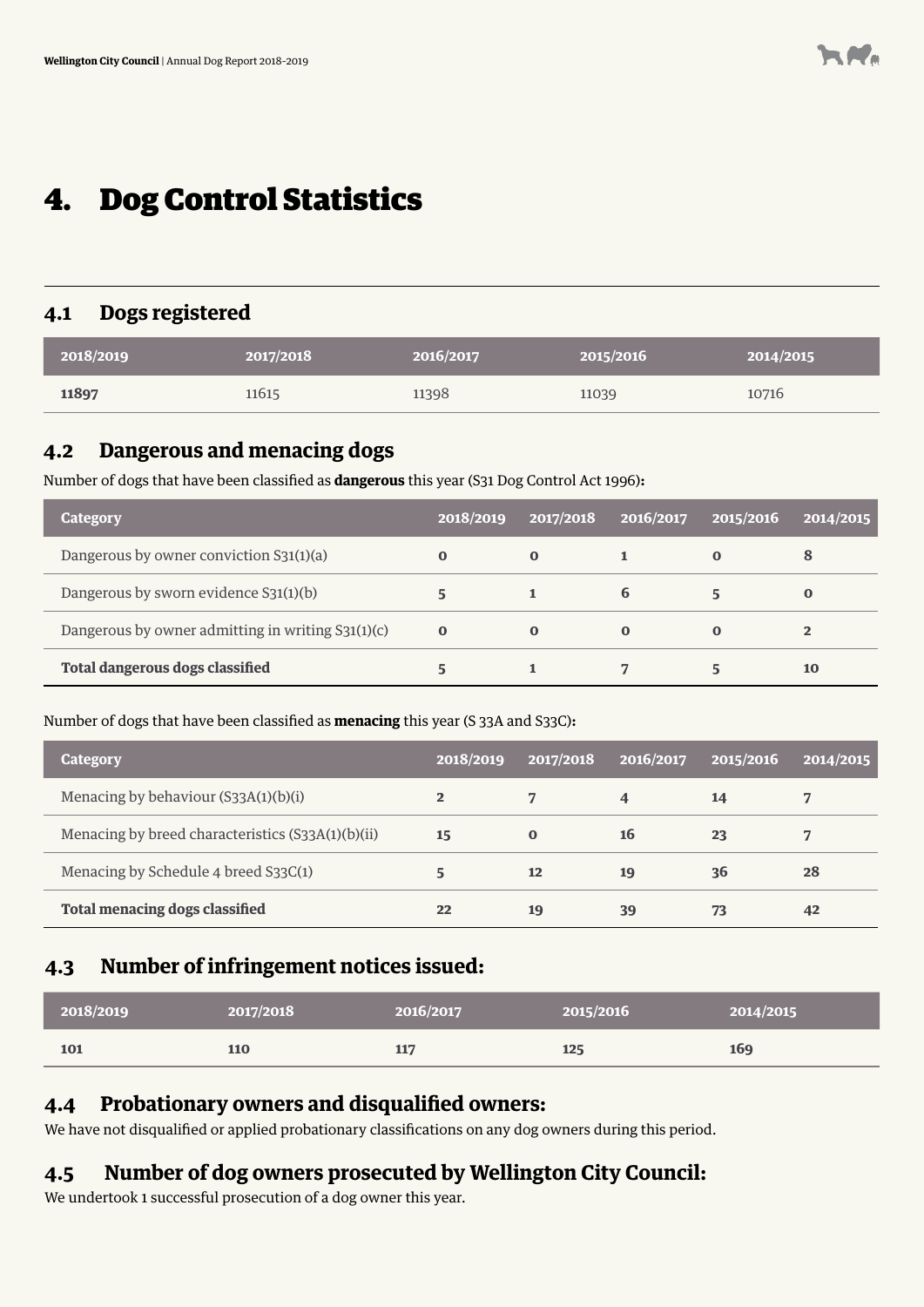

## **4.6 Dog related complaints: Response to service requests:**

The target time for responses to service requests is within one hour for urgent requests and 24 hours for non-urgent requests:

**Urgent complaints responded to within 1 hour – 95% (the target is 100%)**

#### **Non-urgent complaints responded to within 24 hours – 97% (the target is 100%)**

We did not reach our 100% target due to issues with our IT system not feeding complaints directly through to our animal control officers. We have now introduced a system where the contact centre staff recording urgent complaints also telephone the animal control team as a backup.

#### Details of complaints received:

| <b>Category</b>                        | 2018/2019 | 2017/2018 | 2016/2017 | 2015/2016 | 2014/2015 |
|----------------------------------------|-----------|-----------|-----------|-----------|-----------|
| Attacks on people                      | 56        | 48        | 39        | 51        | 39        |
| Attacks on animals                     | 77        | 80        | 68        | 73        | 66        |
| Barking dogs                           | 660       | 651       | 627       | 809       | 593       |
| Uncontrolled dogs                      | 731       | 805       | 775       | 785       | 735       |
| Miscellaneous                          | 655       | 783       | 796       | 1020      | 937       |
| Total number of dog related complaints | 2179      | 2367      | 2305      | 2738      | 2370      |

For this reporting year, miscellaneous complaints can be broken down into the following categories:

| <b>Category</b>                                                    | 2018/2019      | 2017/2018      | 2016/2017    |
|--------------------------------------------------------------------|----------------|----------------|--------------|
| Challenging (dog may be on a lead but moves towards person/animal) | 95             | 106            | 95           |
| Education (giving advice to owner)                                 | $\bf{0}$       | 5              | 14           |
| Fouling                                                            | 55             | 32             | 50           |
| Relinquishing a dog (handing dog over)                             | $\overline{2}$ | $\overline{7}$ | $\mathbf{1}$ |
| Stray pickups                                                      | 501            | 632            | 633          |
| Concerns for welfare                                               | $\overline{2}$ | $\mathbf{1}$   | 3            |
| <b>Total</b>                                                       | 655            | 783            | 796          |